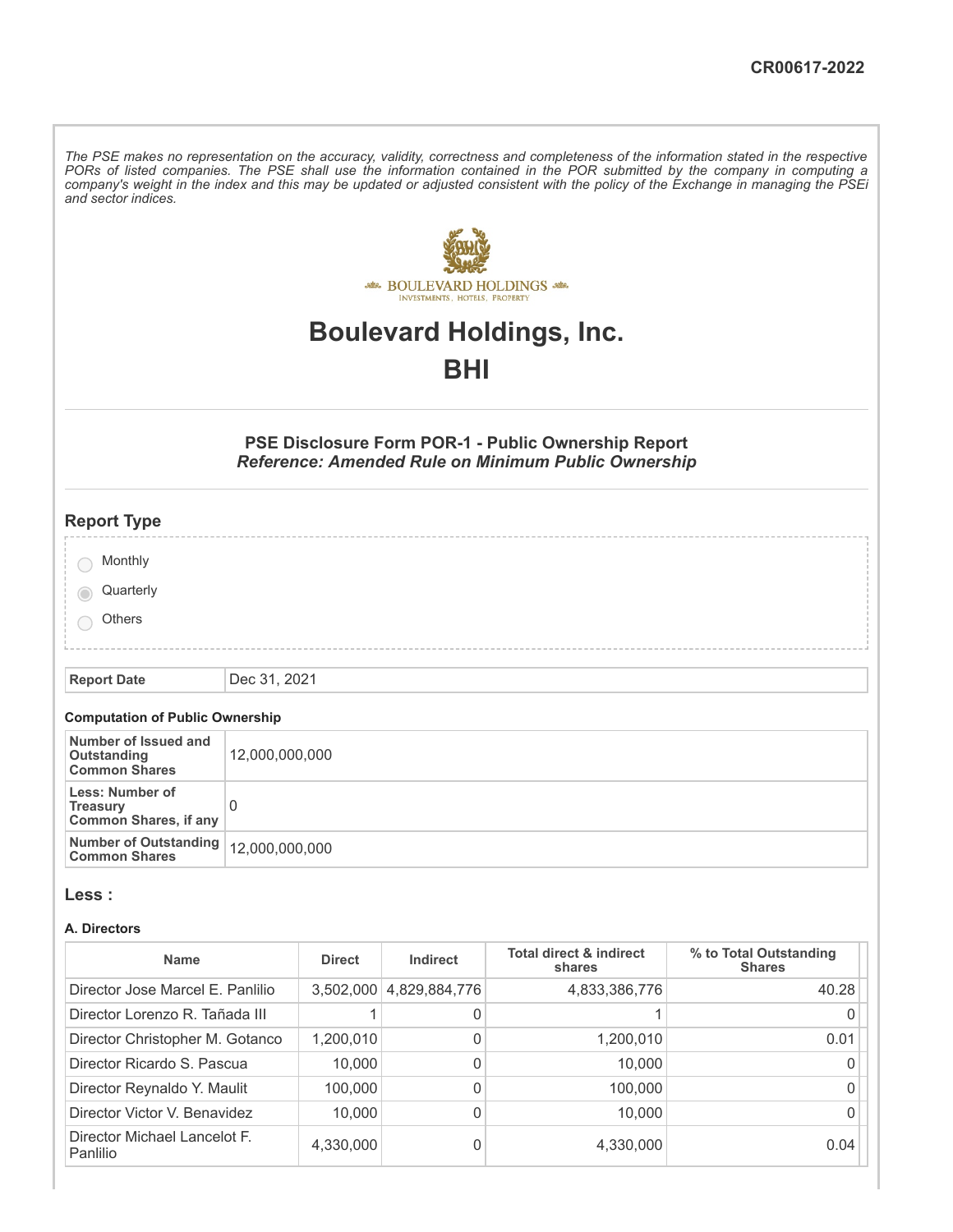| Director Klarence T. Dy | 10.000     |               | 10.000        |       |
|-------------------------|------------|---------------|---------------|-------|
| Director David L. Kho   | 54,590,000 |               | 54,590,000    | 0.45  |
|                         | 63.752.011 | 4,829,884,776 | 4,893,636,787 | 40.78 |

#### **B. Officers**

| <b>Name</b>                                                  | <b>Direct</b> | Indirect | <b>Total direct &amp; indirect</b><br>shares | % to Total Outstanding<br><b>Shares</b> |
|--------------------------------------------------------------|---------------|----------|----------------------------------------------|-----------------------------------------|
| Atty. Marlo T. Cristobal                                     | 2,000         | 0        | 2,000                                        |                                         |
| Mr. Sham A. Daswani                                          | 250,000       | 0        | 250,000                                      |                                         |
| Jose Marcel E. Panlilio (same shareholding as<br>above)      | $\Omega$      | 0        |                                              |                                         |
| Atty. Lorenzo R. Tañada III (same shareholding as<br>above)  | $\Omega$      | 0        |                                              |                                         |
| Victor V. Benavidez (same shareholding as above)             | $\Omega$      | 0        |                                              |                                         |
| Odessa Lora D. Bodanio                                       | $\Omega$      | 0        |                                              |                                         |
| Michael Lancelot F. Panlilio (same shareholding as<br>above) | $\Omega$      | 0        |                                              |                                         |
|                                                              | 252,000       | 0        | 252,000                                      |                                         |

## **C. Principal/Substantial Stockholders**

| <b>Name</b> | <b>Direct</b> | Indirect | Total direct & indirect shares | % to Total Outstanding Shares |
|-------------|---------------|----------|--------------------------------|-------------------------------|
|             |               |          |                                |                               |
|             |               |          |                                |                               |

## **D. Affiliates**

| <b>Name</b> | <b>Direct</b> | Indirect | Total direct & indirect shares | % to Total Outstanding Shares |
|-------------|---------------|----------|--------------------------------|-------------------------------|
|             |               |          |                                |                               |
|             |               |          |                                |                               |

## **E. Government**

| <b>Name</b> | <b>Direct</b> | Indirect | Total direct & indirect shares | % to Total Outstanding Shares |
|-------------|---------------|----------|--------------------------------|-------------------------------|
|             |               |          |                                |                               |
|             |               |          |                                |                               |

#### **F. Banks**

| <b>Name</b> | <b>Direct</b> | Indirect | Total direct & indirect shares | % to Total Outstanding Shares |
|-------------|---------------|----------|--------------------------------|-------------------------------|
|             |               |          |                                |                               |
|             |               |          |                                |                               |

## **G. Employees**

| <b>Name</b> | <b>Direct</b> | <b>Indirect</b> | Total direct & indirect shares | % to Total Outstanding Shares |
|-------------|---------------|-----------------|--------------------------------|-------------------------------|
|             |               |                 |                                |                               |
|             |               |                 |                                |                               |

#### **H. Lock-Up Shares**

| <b>Name</b> | <b>Direct</b> | Indirect | Total direct & indirect shares | % to Total Outstanding Shares |
|-------------|---------------|----------|--------------------------------|-------------------------------|
|             |               |          |                                |                               |
|             |               |          |                                |                               |

### **I. Others**

| <b>Name</b> | <b>Direct</b> | Indirect | Total direct & indirect shares | % to Total Outstanding Shares |
|-------------|---------------|----------|--------------------------------|-------------------------------|
|             |               |          |                                |                               |
|             |               |          |                                |                               |